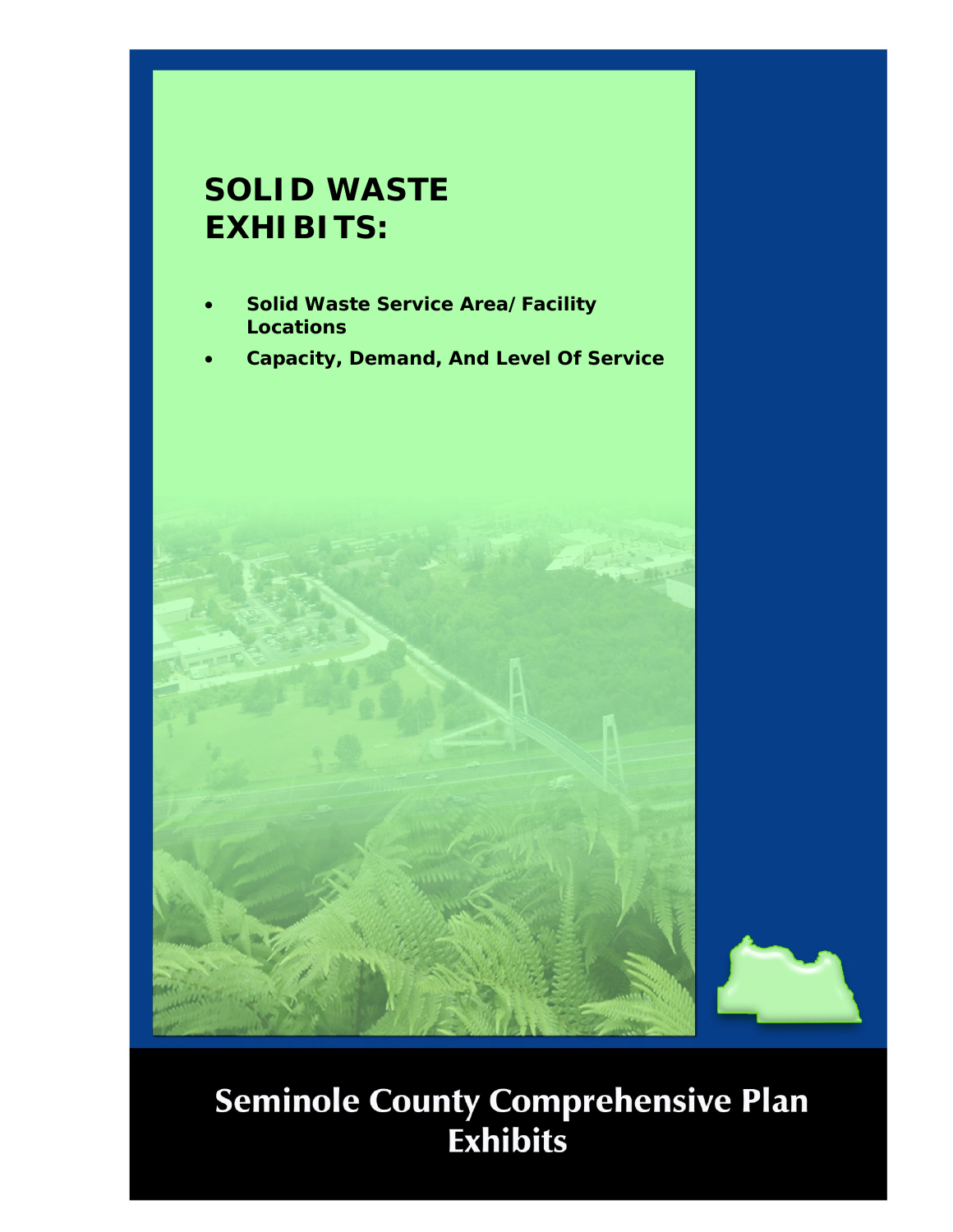

**Solid Waste Service Area/Facility Locations** 



(SOL - Effective date of information: 02/2008)